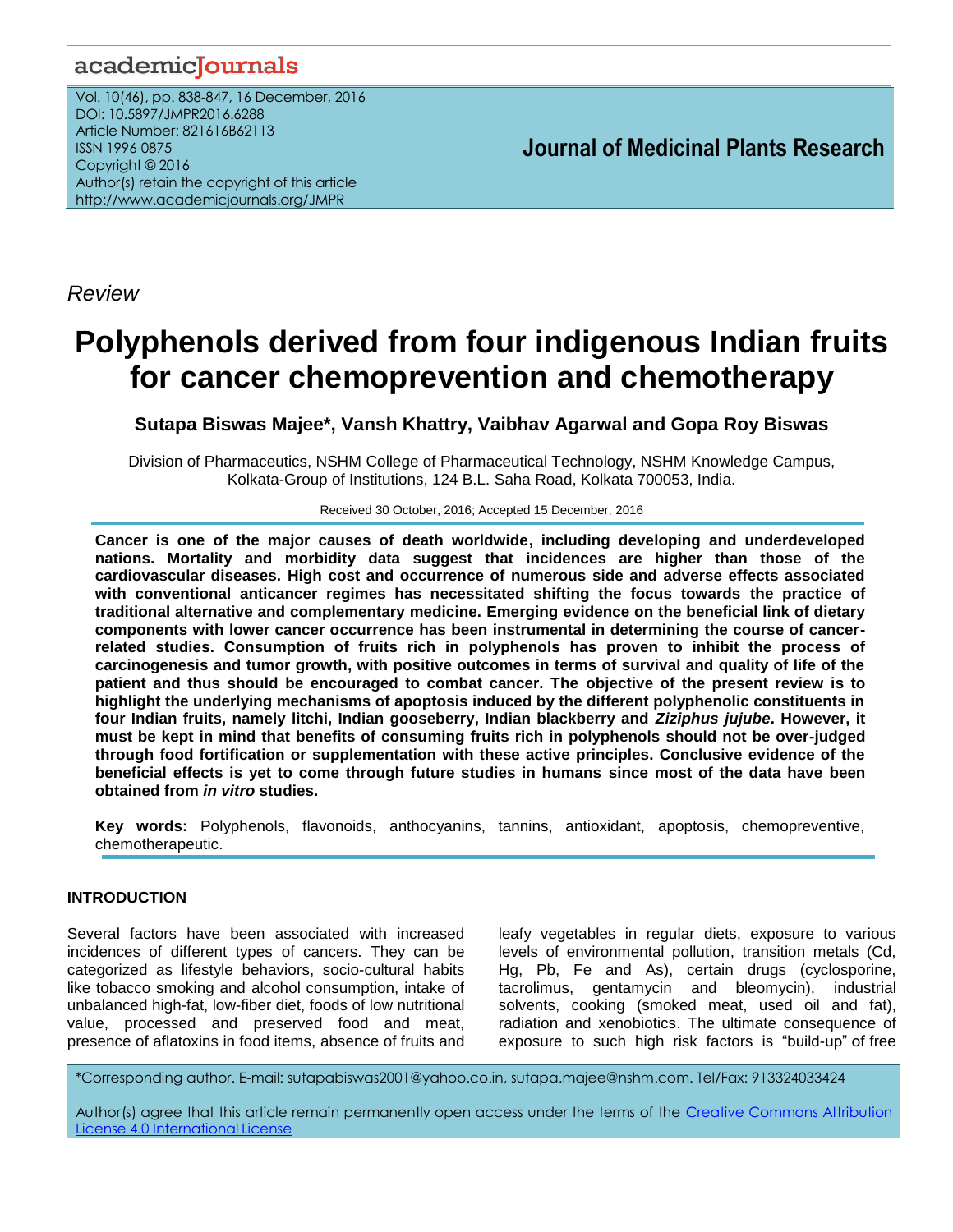radicals in the system due to decomposition and metabolism and over-exploitation of the body"s natural anti-oxidant defense mechanisms. Imbalance between free radical production and the defense mechanism leads to development of oxidative stress associated with damage to cell membranes, breakdown of endogenous substances like lipids, proteins, lipoproteins, nucleic acids and finally injury to the tissues. Damaged tissues in turn show increased activity of radical generating enzymes like xanthine oxidase, lipogenase, cyclooxygenase, activation of phagocytes, disruption of the electron transport chains of oxidative phosphorylation, producing excess reactive oxygen species (ROS). ROS contribute to initiation and progression of carcinogenesis by enhancing their metastatic potential. They induce genomic damage, genetic instability, promote cell mobility, induce inflammation/repair and angiogenesis in the tumor microenvironment (Booker and Zuckermann, 2015; Arrabal et al., 2013; Lobo et al., 2010; Pham-Huy et al., 2008; Key et al., 2004; Borek, 2004). Intake of vegetables and fruits has been recommended as a preferable approach in the nutrition and health policies of the governments of the West to mitigate the risks of obesity and different chronic diseases like type 2 diabetes mellitus, hypertension, coronary heart disease (CHD), stroke, chronic inflammatory bowel disease (IBD), rheumatoid arthritis (RA), chronic obstructive pulmonary disease (COPD), asthma, osteoporosis, eye diseases and dementia (Boeing et al., 2012). Patients especially in developing countries have restricted access to conventional anticancer treatment approaches because of huge financial expenditure involved. Moreover, they are associated with considerable damage to the normal tissues. It has been reported in a previous study by Cancer Council of Australia that >10% of cancers including those of lungs, bowel, breast and prostate, can be accounted for due to diets low in fruit and vegetable (Position Statement, 2010). Maintaining a healthy lifestyle and intake of antioxidant-rich diet lowers the risk of cancers and protects the normal cells against untoward adverse effects of anticancer drugs. Inclusion of whole fruit-phytochemical-rich supplements in the diets can delay the onset of cancer by strengthening the army of anti-oxidant enzymes, protecting against the action of carcinogenic stimuli of various types on the target tissues, improving DNA damage repair mechanisms, thereby reducing oxidative damage to DNA and also can arrest progression of cancer and metastasis as in the case of prostate cancer, lung cancer, cancers of the digestive tract, such as cancer of the mouth, pharynx, larynx, oesophagus, stomach and colorectum (Thomas et al., 2015; Vance et al., 2013; Position Statement, 2010; Nutrition and Colon Cancer). Therefore, dietary consumption of fruits can be regarded as a chemopreventive approach which facilitates reversal, suppression or prevention of premalignancy before it develops into an all-invasive and pervasive cancer. Not

only that, daily intake of fruits can also add to the therapeutic benefits and improve safety quotient of conventional antineoplastic drugs and thus can be considered as chemotherapeutics also (Zhao et al., 2015; Chunglok et al., 2014; Srivastava et al., 2014; Sumalatha, 2013).

Phytochemicals, belonging to the polyphenolics have been isolated in large percentages from the edible fruits grown in different geographical regions. They have been isolated in varying proportions from the edible as well as non-edible parts of the fruit. More than 8000 compounds have been isolated and characterized. However, depending on the cultivars, the percentage content of different polyphenolic constituents may vary (Chunglok et al., 2014). Pharmacognostically speaking, polyphenols belong to a class of compounds known as plant secondary metabolites. They play a crucial role in providing protection and defense to the plant species against pests and pathogens (Kabera et al., 2014). Moreover, they have demonstrated a plethora of pharmacological activities and considerable contribution to human health by warding off numerous diseases. They have been studied extensively owing to their ability to act as antioxidants or scavengers of reactive oxygen species (ROS) which has been correlated directly with its beneficial effect on cancer prevention and treatment (Lin et al., 2012; Afify et al., 2011; Lea et al., 2008). They have displayed anticancer effects by targeting different cellular functions and multiple signaling pathways. They are reported to induce expression of genes encoding antioxidant and detoxification enzymes. Most of them have also reported antiproliferative effect on tumor cells and increased sensitivity of cancer cells towards conventional chemotherapeutic agents and radiotherapy. This will ultimately lower the dose, minimize toxicity, will have a positive impact on the ever-increasing economic burden of the society and will finally translate into benefits on human health (Ismail et al., 2016; Afrin et al., 2016).

Polyphenols are polyhydroxylated aromatic phytochemicals and are present as esters with glucose and other carbohydrates (glycosides) or as free aglycones. Depending on the basis of chemical structure, they can be subdivided into 10 different classes. Plant polyphenolics consist primarily of flavonoids (anthocyanidins and anthocyanins, flavonols, flavanols, etc.) and non-flavonoids (tannins, simple phenols, phenolic acids etc.). Tannins present in fruits have been classified as condensed or non-hydrolysable tannins (proanthocyanidins) and hydrolysable tannins (ellagitannins and gallotannins) (Ismail et al., 2016; Lima et al., 2014).

There has been a paradigm shift in the mindset of common people and medical practitioners towards cancer management. Since last few decades, more emphasis is being put on preventive approaches to cut down on the cost of conventional therapeutic modalities like drugs, surgery and radiotherapy. There are instances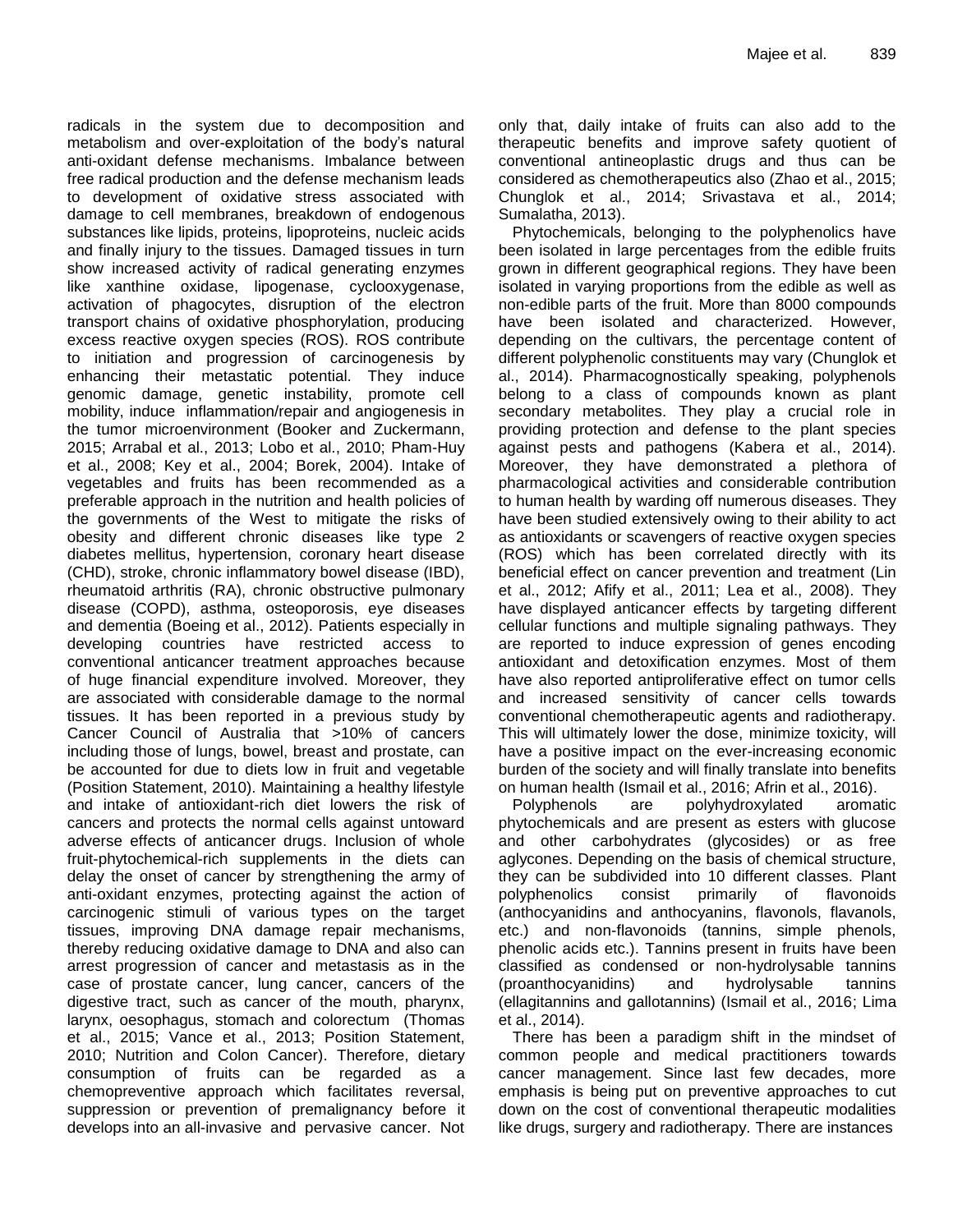and reports of relapse of different cancers, like colon cancers and development of resistance against conventional anticancer agents. The aim of the present review is to elucidate the anticancer effects, molecular mechanisms of different polyphenolic components present in four indigenous Indian fruits, which are easily affordable, available and acceptable to most of the Indian taste. Literature surrounding the chemopreventive and chemotherapeutic effects of consumption of *Litchi chinensis* (litchi), *Phyllanthus emblica* (Indian gooseberry), *Syzygium cumini* (Indian blackberry) and *Ziziphus jujube* is explored here in order to summarize the existing evidences and to determine the future scope of research to integrate these fruit-derived bioactive principles into effective methods for cancer treatment.

#### **DESCRIPTION OF FRUITS AND SPECTRUM OF PHARMACOLOGICAL ACTIVITIES**

Litchi or lychee (*L. chinensis* Sonn; Family: Sapindaceae) is an evergreen tree grown in tropical and subtropical climates of India, China and other countries of South Asia. It is very popular because of its translucent sweet, delicious and juicy pulp. The pulp is of high nutritional value, being rich in vitamin C and several other minerals like copper, potassium and phosphorus. The outer pericarp of the fruit constitutes about 15% of the total weight of the fresh fruit, is pinkish-red in color and has a slightly rough texture. The globose, inedible seeds of the fruit are glossy and deep brown in color. Different parts of the fresh or dried litchi fruit, their extracts or their dried powder forms have been used in Indian herbal medicine and traditional Chinese medicine (Agroforestry database, 2009). Pharmacognostic study and phytochemical screening of different fruit parts has revealed them to be a treasure box of several biologically active molecules. They are reported to possess anti-inflammatory, antiallergic, anti-flatulent, anti-diabetic, anti-hyperlipidemic, anti-platelet, anti-pyretic, anti-obesity, cardio-protective, anti-viral and anti-cancer effects (Kilari and Putta, 2016; Ibrahim and Mohamed, 2015; Islam et al., 2013; Patel et al, 2012; Zhao et al., 2007). They have been traditionally used to treat gastralgia, neuralgia, cough, hernia-like conditions, blood stasis in women and testicular swelling (Hsu et al., 2012). Litchi seed extract was found to inhibit degradation of collagen, elastin and hyaluronic acid, increase production of collagen in normal human fibroblasts and thus can be effectively used to maintain the tension and moisture of the skin, preventing wrinkles. Inhibition of tyrosinase can be used to use the seed extract in skin whitening (Litchi seed extract ver 6.0, 2012).

*P. emblica* or *Emblica officinalis* (Family: Euphorbiaceae), commonly known as Indian gooseberry and colloquially known as "amla" or "amlaki" is consumed whole or as an extract or is a component of traditional

Indian remedy, *Triphala*. In ethnomedicine, it is respected for its high nutritional and medicinal values and is considered an excellent rejuvenating herb and promotes health and longevity (Sawant et al., 2010). The yellowishgreen color fruits are smooth, globular and succulent. It has been used to treat pain and inflammation, fever, cancers, fungal and microbial infections. It is also reported to be anti-diabetic, antihyperlipidemic, antiatherosclerotic, antimutagenic, chemopreventive and hepatoprotective. Investigations have revealed that effects of diethylnitrosamine-induced liver cancer, 7,12 dimethylbenz(a)anthracene (DMBA)-induced skin cancer in rats and mice respectively were significantly lower on administration of the aqueous extract of the fruit (Singh et al., 2011; Madhuri et al., 2011). Numerous studies have reported it to be effective against cancers of breast, stomach, pancreas, uterus, skin and also ascites. It can act as antioxidant owing to its inhibitory effect on lipid peroxidation and free radical scavenging activity. Prophylactic use of the fruit extract reduced the genotoxicty and carcinogenicity of toxic elements and benzopyrene in mice (Zhao et al., 2015). Oxidative damage induced by chemicals such as chromium, lead acetate and other factors such as stress, UV rays and aging can be prevented and the fruit can protect and modulate the immune responses of the cells through restoration of production of IL-2 and IFN-γ. It has been reported to lower the incidences of side effects observed with chemotherapy and radiation (Saha and Verma, 2015; Pereira and Mallya, 2015; Yang and Liu, 2014; Madhuri et al., 2011). Co-administration of the extract with drugs like cyclophosphamide, doxorubicin and cisplatinum demonstrated a synergistic effect on cytotoxicity towards the cancer cells. There is an evidence of cosmetic effect of the fruit extract as it has been shown to be a safe and effective skin lightener for normal as well as hyperpigmented skin (Chaudhuri et al., 2007).

The third indigenous Indian plant that warrants attention because of its traditional medicinal importance is *S. cumini* (Family: Myrtaceae), whose other well-known synonyms are *Syzygium jambolanum*, *Myrtus cumini*, *Eugenia jambolana*. Common names of the plant are Indian blackberry, black plum, jamun, Malabar plum, jambolan, etc. Its ability to ameliorate multiple disease symptoms and ailments is well-documented in traditional systems of Indian medicine. The different plant parts have been found to be effective in the enrichment of blood, strengthening of teeth and gums, treatment of cough, diabetes, dysentery, indigestion, stomachache, inflammation, blisters in the mouth, pimples and ringworm infections. Development of skin carcinogenesis induced by chemicals and UV-rays could be remarkably suppressed. It also exhibits radioprotective effect (Swami et al., 2012; Muniappan and Panduragan, 2012; Ayyanar and Subhas babu, 2012).

The fruit of *Z. jujube* (Family: Rhamnaceae) is an edible fruit where the ripe fruit is red to purplish-black in color.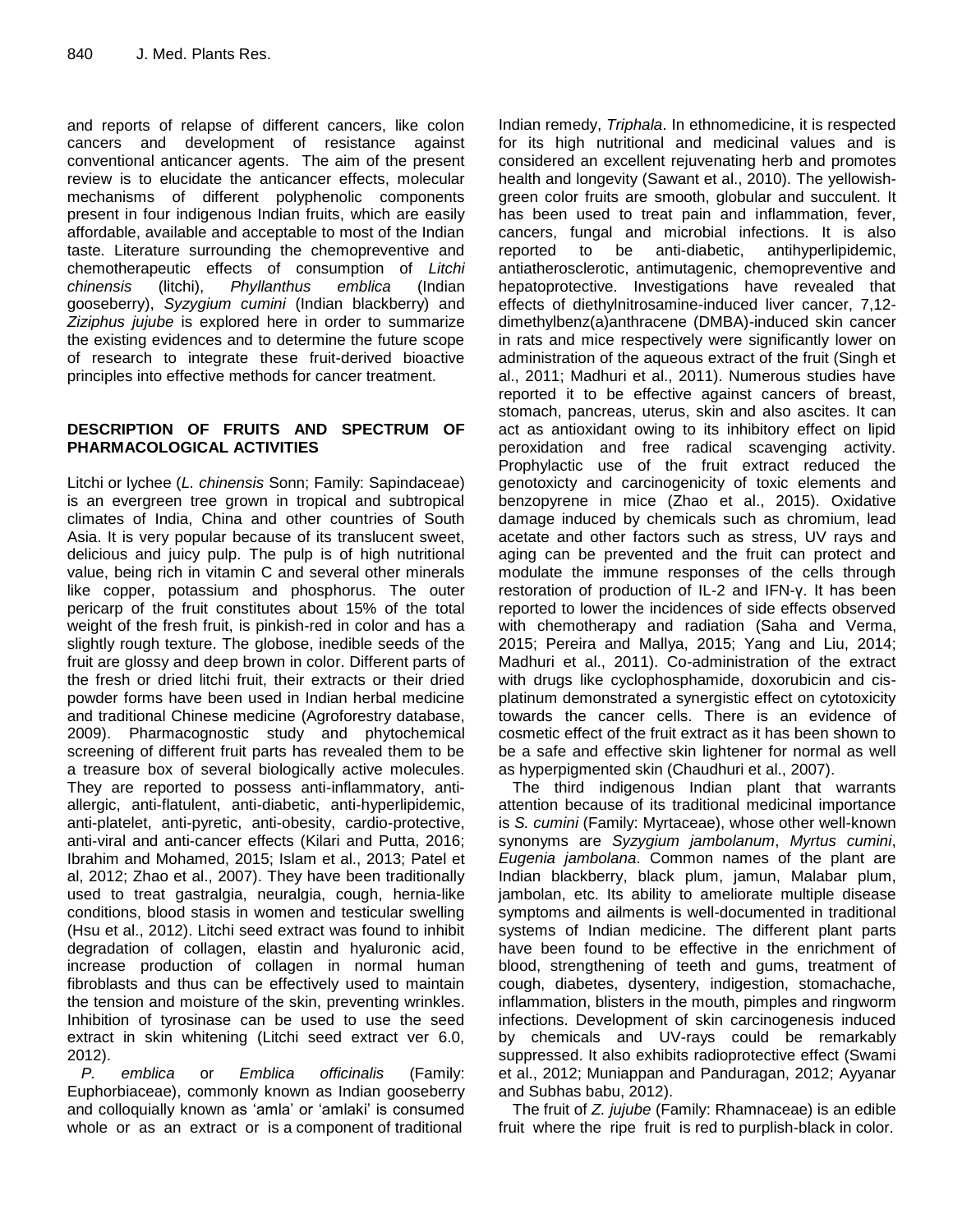The surface of the fruit is not smooth and it resembles a small date (Hoshyar et al., 2015; Gao et al., 2013; Taechakulwanijya et al., 2013). The fruit is delicious and also possesses numerous health benefits like antiinflammatory, anti-obesity, hepato- and gastrointestinal protective, and anticancer properties (Tahergorabi et al., 2015).

#### **PHYTOCHEMICAL CONSTITUENTS**

### *Litchi*

The tannin constituents of litchi seeds include litchitannin A1, litchitannin A2, aesculitannin A, epicatechin- (2βfOf7,4βf8)-epiafzelechin-(4Rf8)-epicatechin,

proanthocyanidin A1, proanthocyanidin A2, proanthocyanidin A6, epicatechin-(7,8-bc)-4β-(4 hydroxyphenyl)-dihydro-2(3H)-pyranone, and epicatechin. Flavonoid glycosides that have also been identified in the litchi seed include litchioside D (-) pinocembrin 7-*O*-neohesperidoside, (-)-pinocembrin 7-*O*rutinoside, taxifolin 40-*O*-β- *D*-glucopyranoside, kaempferol 7-*O*-neohesperidoside, tamarixetin 3-*O*rutinoside and phlorizin. A cyclopropyl containing fatty acid glucoside has also been obtained from the seed (Sui et al., 2016; Lv et al., 2015; Lin et al., 2013). Litchi pulp has been found to be rich in polysaccharides showing antioxidant activity (Huang et al., 2014). Litchi pericarp accounts for 15% of total weight of whole fresh fruit (Li et al., 2012). Polyphenolic compounds with ortho-diphenolic structure are abundant in litchi pericarp. Flavonoids and anthocyanins, like procyanidin B2, B4, epicatechin, cyanidin-3-retinoside, cyanidin-3-glucoside, quercetin-3 retinoside and quercetin-3-glucoside constitute significant percentage of bioactive principles of litchi pericarp (Queiroz et al., 2015; Lin et al., 2013; Wang et al., 2006). Phenolic constituents of litchi pup may exist in free or bound form and their composition depends greatly on selection of proper extraction solvent mixture. It has been reported that the aqueous acetone solvent mixture could effectively extract highest percentage of phenolic, flavonoid and tannin compounds (Su et al., 2014). Different new δ-tocotrienols, macrolitchtocotrienol A and meroditerpene chromane, cyclolitchtocotrienol A have been detected in the leaves of *L. chinensis* (Lin et al., 2015). There have been reports on phenolic profiles and antioxidant activity of nine commercially available varieties of litchi (Li et al., 2012).

#### **Indian gooseberry**

Diterpenoid molecules like gibberellins, triterpenes, sterols, flavonoids and polyphenols have been isolated from the fruit. Tannins are present in high concentration in the fruit and its extract and include different compounds such as ellagic acid, ellagitannins, corilagin,

isocorilagin, pyrogallol, chebulagic acid, chebulanin, gallic acid, emblicanin, phyllantidin, phyllembin, furosin, geraniin and mallotusininsin. Other hydrolysable tannins that have been isolated include mucic acid gallate, mucic acid lactone gallate, monogalloylglucose, digalloylglucose, putranjivain A, galloyl-HHDP-glucose, elaeocarpusin. Flavonoid constituent, quercetin is also present (Li et al., 2015; Yang and Liu, 2014; Mahata et al., 2013). The fruit is also rich in essential trace elements, vitamin C and several amino acids (Zhu et al., 2013).

### **Indian blackberry**

Indian plum has been found to be a reservoir of a large number of bioactive principles with potential therapeutic benefits. The principal constituent is anthocyanin and various other chemicals are also present such as glucoside, ellagic acid, gallic acid, oleanolic acid, isoquercetin, kaempferol and myrecetin. Anthocyanins that have been extracted include delphinidin-3 gentiobioside, malvidin-3-laminaribioside, petunidin-3 gentiobioside, cyanidin diglycoside, petunidin, peonidin and malvidin. The anthocyanins contribute to the purple color of the fruit and sourness of the fruit is attributed to the gallic acid. Fruits also contain citric acid, mallic acid, amino acids (alanine, asparagine, tyrosine, glutamine and cysteine). The seeds contain hexahydroxydiphenic (HDDP) acid-derived hydrolysable tannins, terpenes like as α-terpineol, eugenol, betulinic acid, flavonoids, sugars (raffinose, glucose and fructose), mineral salts of sodium, potassium, calcium, phosphorus, iron, zinc water-soluble vitamins (ascorbic acid, thiamine, niacin) and proteins. Alkaloid, jambosine and glycoside jambolin or antimellin are also found in the seeds. Although, no anthocyanins could be isolated from the seed, higher percentages of ellagic acid/ellagitannins and total polyphenolics could be detected as compared to that in pulp powder (Charepalli et al., 2016; Chagas et al., 2015; Muniappan and Panduragan, 2012; Ramya et al., 2012; Aqil et al., 2012).

# **Ziziphus**

Bioactive compounds namely, triterpenic acids, flavonoids, phenolic acids, α-tocopherol, β-carotene; polysaccharides have been isolated from the fruit. A variant of the plant, *Z. jujuba Mill var. Spinosa* has been found to possess eight different flavonoids: swertish (1), puerarin (2), 6‴-feruloylspinosin (3), apigenin-6-*C*-β-dglucopyranoside (4), spinosin (5), 6‴-feruloylisospinosin (6), isospinosin (7), and isovitexin-2″-*O*-β-dglucopyranoside (8). The compounds 1, 3 and 5 exist as rotamers (Cheng et al., 2000). Dried jujube fruit has been found to contain ten different triterpenic acids like ceanothenic, alphitolic, zizyberanal, zizyberanalic, epiceanothic, ceanothenic, betulinic (BA), oleanolic (OA),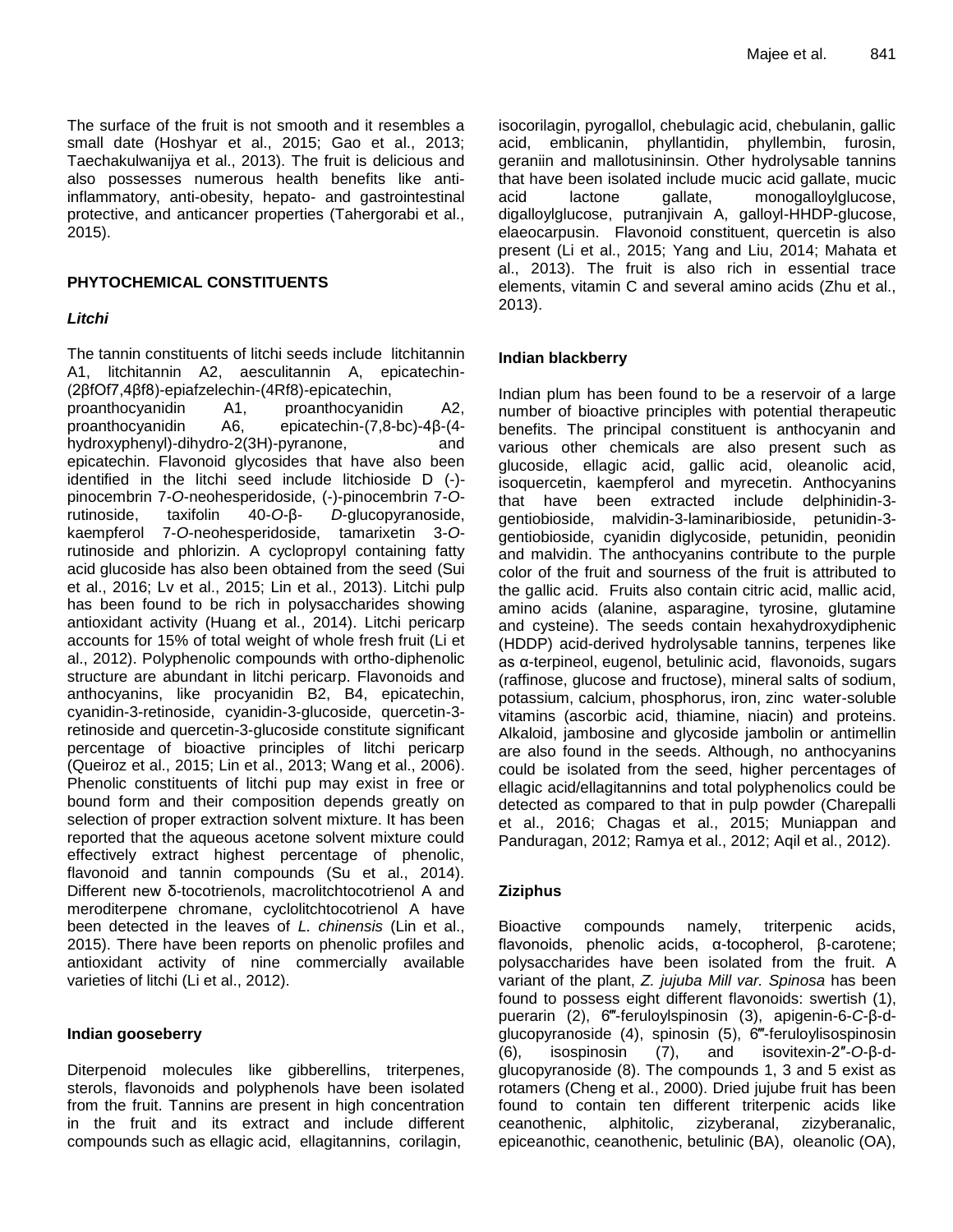| <b>Fruit</b>                                                         | Flavonoids (anthocyanidins and anthocyanins,<br><b>Non-flavonoids tannins</b><br>flavonols, flavanols)                                                                                                       |                                                                                                                                                                                                              |  |
|----------------------------------------------------------------------|--------------------------------------------------------------------------------------------------------------------------------------------------------------------------------------------------------------|--------------------------------------------------------------------------------------------------------------------------------------------------------------------------------------------------------------|--|
| Litchi or lychee<br>(Litchi chinensis)                               | Litchioside D (-)-pinocembrin 7-O-neohesperidoside, (-)-<br>pinocembrin 7-O-rutinoside, taxifolin 40-O-β-D-<br>lucopyranoside, kaempferol 7-O-neohesperidoside,<br>tamarixetin 3-O-rutinoside, and phlorizin | Litchitannin<br>A1.<br>litchitannin<br>A2,<br>aesculitannin A, proanthocyanidin A1,                                                                                                                          |  |
|                                                                      | epicatechin-(7,8-bc)-4β-(4-hydroxyphenyl)-dihydro- 2(3H)-<br>pyranone, and epicatechin cyanidin-3-retinoside,<br>cyanidin-3-glucoside, quercetin-3-retinoside and<br>quercetin-3-glucoside                   | proanthocyanidin<br>A2.<br>proanthocyanidin A6                                                                                                                                                               |  |
| Indian gooseberry<br>(Phyllanthus emblica or<br>Emblica officinalis) | Quercetin                                                                                                                                                                                                    | Ellagic acid, ellagitannins, corilagin,<br>isocorilagin, pyrogallol,<br>chebulagic<br>chebulanin, gallic<br>acid.<br>acid,<br>emblicanin, phyllantidin, phyllembin,<br>furosin, geraniin and mallotusininsin |  |
| Indian blackberry Syzygium<br>cumini<br>or Eugenia jambolana         | Delphinidin-3-gentiobioside, malvidin-3-laminaribioside,<br>petunidin-3-gentiobioside, cyanidin diglycoside, petunidin,<br>peonidin, malvidin isoquercetin, kaempferol, myrecetin                            | Ellagic acid, gallic acid                                                                                                                                                                                    |  |
| Ziziphus jujube                                                      | Swertish, puerarin, 6"'-feruloylspinosin, apigenin-6-C-β-d-<br>glucopyranoside, spinosin, 6"-feruloylisospinosin,<br>isospinosin, isovitexin-2"-O-β-d-glucopyranoside                                        |                                                                                                                                                                                                              |  |

**Table 1.** Principal bioactive polyphenolic constituents of four selected indigenous Indian fruits.

ursonic and zizyberenalic acids, and two triterpenes, that is, ziziberanalic acid and ursolic acid (UA) (Tahergorabi et al., 2015). Different amino acids, proteins, essential unsaturated fatty acids such as, oleic, linoleic (omega-6), palmitic and palmitoleic acids have also been detected in the dried pulp. Sugars that are abundant include glucose, sucrose and rhamnose. Moreover, it is a rich source of vitamin C, thiamine, riboflavin, niacin, vitamin B6 and also minerals like sodium, potassium, magnesium, zinc and phosphorus.

A summary of the phytochemical constituents of the four fruits chosen in the current review has been presented in a tabular form (Table 1).

# **MECHANISMS OF ANTI-CANCER ACTIVITY**

#### **Litchi**

Ethanolic extracts of litchi seed have been reported to induce apoptosis and arrest cell growth in G2/M phase in colorectal cancer cell lines, SW480 and Colo320DM, in dose-dependent manner. *In- vitro* and *vivo* growth of S180 sarcoma and Ehrlich Ascites carcinoma (EAC), HepG 2 human liver cancer has been inhibited by the seed extract. Bcl-2/Bax ratio in S180 sarcoma and colorectal cancer cells was altered. Levels of cyclin D1, A and B1 were also lower. The water extract suppressed the CNE-2Z cell proliferation in cases of nasopharynx cancer. Telomerase activity in liver cancer cells is reduced by administration of the aqueous extract. The

seeds have also been found to exert cytotoxic effects on breast cancer cell line, MCF-7, human neuroblastoma SH-SY5Y cells, cervical cancer and lung cancer. Apoptosis occurs as a result of inhibition of expression of the signaling molecule, NF-Κβ followed by decreased expression of p65 unit and finally reduction in the levels of antiapoptoic members of Bcl-2 family. The caspase cascade is activated and expression of Fas protein is stimulated (Zhang and Zhang, 2015). Production and secretion of cytokines, epidermal growth factor (EGF), epidermal growth factor receptor (EGFR), platelet derived growth factor (PDGF) and tumor necrosis factor-*α* (TNF*α*) and inflammatory factors, IL-1, TNF-*α*, IFN-*γ* is facilitated by litchi seed extract (Lin et al., 2013; Hsu et al., 2012).

High molecular weight compounds are present in the fresh pulp of the fruit whereas lower weight compounds occur in the dried pulp. Higher cytotoxicity was observed with the dried pulp with additional anti-inflammatory activity. Dried pulp induced strong stimulation and proliferation of B lymphocytes. It is also responsible for inhibition of ConA-induced proliferation of splenocytes when there is a competition with ConA for the specific receptor (Huang et al., 2014).

The crude ethanolic pericarp extract (PE) has demonstrated strong dose- and time-dependent anticancer activity on human breast cancers. Various mechanisms have been postulated for DNA damage and induction of apoptotic effects of the extract in the tumors. Up-regulation of the genes (CYP1A1 and ADPRTL1) and down-regulation of the genes (BIRC3, ADAM9 and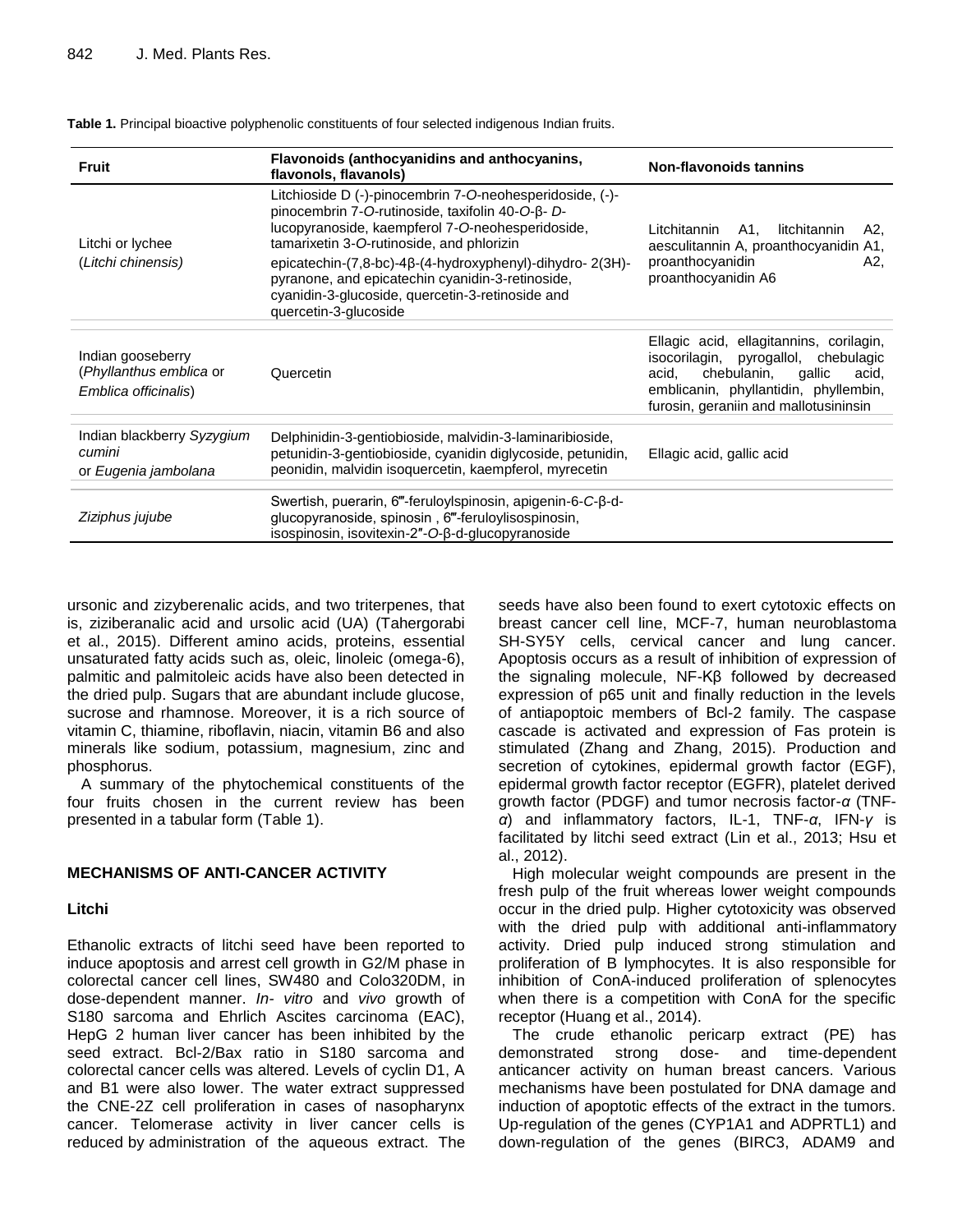HMMR) exhibit an effect on cell cycle regulation and hence, cell proliferation. Signal transduction and transcription processes are also affected (Wang et al., 2006). The anticancer activity has been attributed to the three flavonoid constituents: epicatechin, proanthocyanidin B2 and proanthocyanidin B4, although there was a difference in the degree of cytotoxicity to the cancer cells, which was lower than that of paclitaxel in all the cases. The ethyl acetate fraction demonstrated immunomodulatory effect on mouse splenocytes *in vitro* (Zhao et al., 2007). Microbial transformation of litchi pericarp extract by *Aspergillus awamori* GIM 3.4 results in modification of percentage content of bioactive principles and hence, the extent of biological activity. Presence of flavonoid-degrading enzymes in the microorganism led to decrease in flavonoid content and increase in 2,2-diphenyl-1-picrylhydrazyl (DPPH) scavenging activity and elevated antioxidant activity from the extract in the fermentation broth. DNA protection was attributed to the occurrence of catechin and quercetin in the fermented aqueous extract of the fruit pericarp (Lin et al., 2012).

### **Indian gooseberry**

Anticancer activity can be partly attributed to the antioxidant action mediated through the numerous polyphenolic constituents of the fruit. Detailed study has been carried out to elucidate the mechanism of anticancer effect of the amla extract on cervical cancer cells. It down-regulates the expression of AP-1 protein component and other proteins controlled by AP-1 in redox transcriptional apparatus as well as induce complete and partial abrogation of constituent members of the DNA-binding proteins such as c-Jun, JunB, JunD and c-Fos. All these effects controlling the signaling pathway for AP-1 expression led to dose-dependent suppression of HPV 16 and HPV 18 transcription resulting in inhibition of viral oncogene expression. The AP-1 inhibitory activity of the fruit was found to be species-specific. Regulation of upstream signaling events through inhibition of ERK1/2 and JNK was also observed (Mahata et al., 2013). NF-Κβ inhibition is mediated primarily through chebulagic acid, ellagic acid, corilagin and gallic acid and ultimately leads to apoptosis of the cancer cells. Investigations on the cytotoxic effects of corilagin on ovarian cancer cell lines SKOv3ip, Hey and HO-8910PM revealed induction of cell cycle arrest at G2/M phase and thus, programmed cell death via attackon the TGF-*β*/AKT/ERK/Smad signaling pathways (Yıldırım and Kutlu, 2015). On the other hand, quercetin induces apoptosis by inhibiting growth factor signaling pathways such as EGFR and hence modulating the relay process of oncogenic growth signals (Zhao et al., 2015). The extract has been found to be effective against a battery of cancer cell lines such as A549, HepG2, HeLa,

MDA-MB-231, SK-OV3 and SW620. HeLa cell proliferation was inhibited by arresting the cells in G2/M phase. Moreover, karyomorphism of the cells was also affected followed by triggering of apoptotic pathway. Levels of three molecular markers of apoptotic pathway, Fas, FasL and cleaved caspase-8 were also found to be elevated in the extract-treated HeLa cells (Zhu et al., 2013).

# **Indian blackberry**

The aqueous seed extract has been found to reduce the chromosomal damage induced by 7,12 dimethylbenz[a]anthracene (DMBA) to mice. Administration of methanolic extract lowered the formation of hepatic malondialdehyde, less formation of micronuclei and lower cytotoxicity towards bone marrow cells. In both cases, lipid peroxidation was strongly inhibited which was also evident from higher levels of antioxidant enzymes like glutathione-S-transferase, superoxide dismutase and catalase. These phenomena collectively are responsible for antioxidant activity of the fruit (Chagas et al., 2015). In another study, it was revealed that kaempferol 7-O-methylether and sitosterol, present in the ethanolic fruit extract were responsible for the free-radical scavenging activity and hence, anticancer activity (Afify et al., 2011). Gallic acid inhibited the expression of Cdc2, Cdk2, Cdk4, Cdk6, cyclin B1 and E, thereby triggering apoptosis in cancer cells. Kaempferol and betulinic acid have been reported to inhibit the enzymes, phosphatidylinositol 3-kinase and ornithine decarboxylase, respectively. Anthocyanins present in the blackberry are able to arrest the growth of cancer cells selectively. Presence of ellagic acid/ellagitannin along with anthocyanins potentiated the chemoprotective and chemopreventive effects of jamun fruit extract. Antiproliferative effect of the hydrolysed jamun pulp and seed extract was more against human lung cancer A 549 cells than the unhydrolysed extract (Aqil et al., 2012). Recurrence and metastasis of non-small cell lung cancer has been suppressed synergistically by administration of less-than-optimum concentrations of blackberry equimolar anthocyanidins with little or no effects on normal cells. The observed effects have been greater than in the case of individual anthocyanidins. The mixture exhibited regulation on oncogenic Notch and WNT pathways and their numerous downstream targets followed by cleavage of Bcl-2 and PARP and inhibition of TNFα-induced activation of NF-Κβ, leading to apoptosis (Kausar et al., 2012). Delphinidin inhibited the phosphorylation of protein kinases in ERK/JNK signaling pathways leading to suppression of AP-1 transactivation. In case of UV-irradiated cancer, cyclooxygenase-2 expression was suppressed through inhibition of MAPKK4 and PI-3 kinase (Swami et al., 2012). The extract could effectively act against early stage HCT-116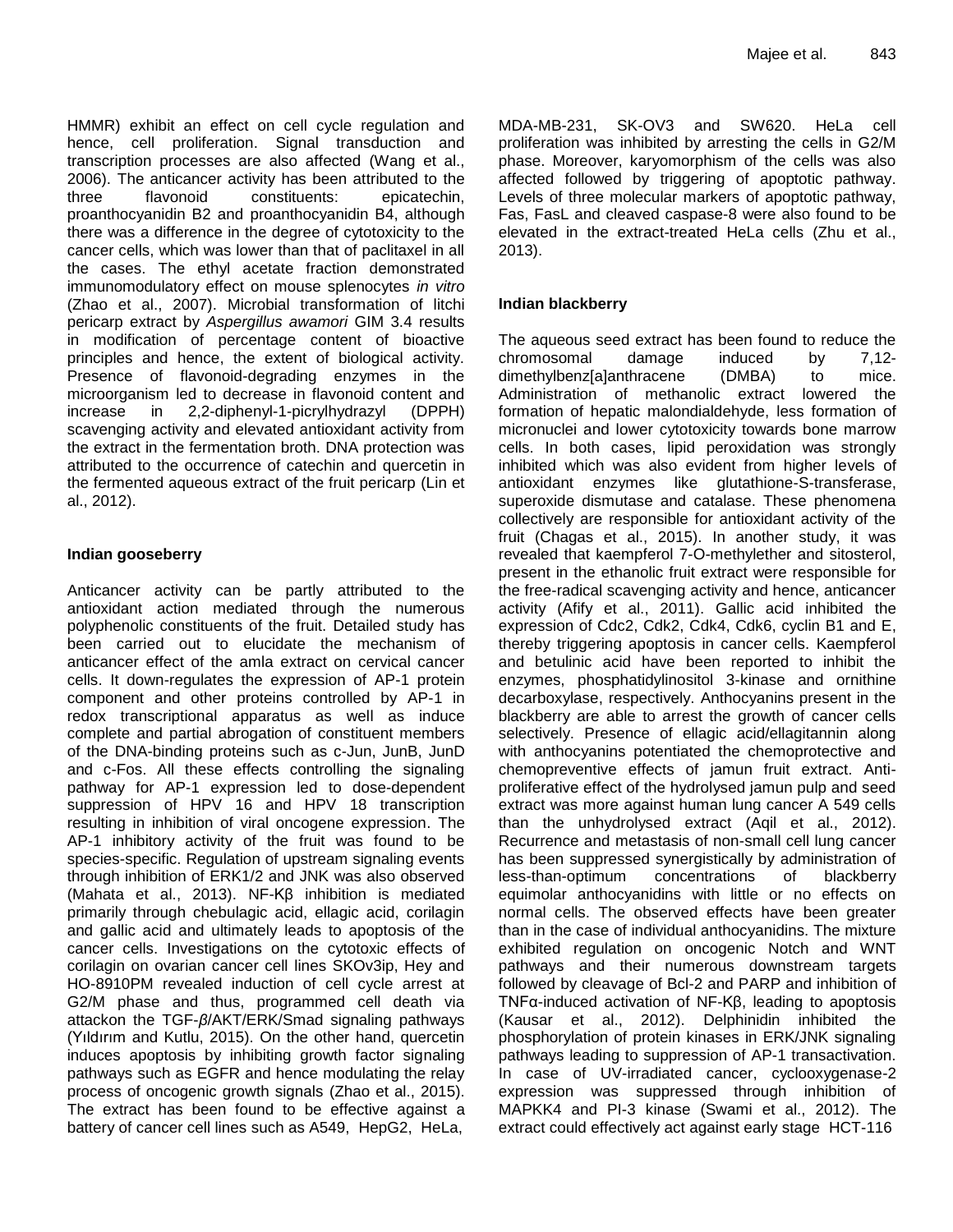human colon cancer cells and also triggered apoptosis and prevented self-renewal of colon cancer stem cells. Release of mitochondrial protein cytochrome c leads to activation of caspase cascade with elevated levels of caspase-3 and caspase-7, resulting in DNA fragmentation and culminating in apoptotic cell death. Urolithin A, a metabolite of ellagitannin was also responsible partly for protective effect against colon carcinoma (Charepalli et al., 2016). However, there was no indication of apoptosis in untransformed breast cancer cell line, MCF-10A, although the markers of apoptosis could be detected in MCF-7 and estrogen-dependent MCF-7aro as well as estrogen receptor-negative MDA-MB-231 cell lines, when studied in vitro. Over-expression of aromatase was more effectively suppressed in MCF-7aro cells (Li et al., 2009).

# **Ziziphus**

Betulinic acid, oleanolic acid and ursolic acid have demonstrated cytotoxic effects. Among these three triterpenic acids, UA and OA are structurally similar, differing only in the position of the methyl group in the E loop. They were effective in inducing apoptosis in lung adenocarcinoma, human colon carcinoma cell line HC T-15, HL-60 leukemia cells, B16F10 melanoma cells, MCF-7 breast cancer cells, and DU-145 prostate cancer cells. UA exerts anticancer activity in lung cancer cells through inhibition of catalytic activity of Vaccinia-related kinase - 1(VRK-1) Cell survival is thus affected. It also blocks VRK-1 induced 53BP1 foci formation and is responsible for improved efficacy during co-administration with DNAdamaging anticancer drugs (Kim et al., 2015). Since, UA is a multi-tasking agent, it can induce death of different cancer cell lines via different mechanisms. Inhibition of growth and proliferation, modulation of JNK, Akt and mTOR signaling pathways, induction of apoptosis through intrinsic and extrinsic death pathways, suppression of FoxM1 protein expression have been postulated as mechanisms for anticancer effect of UA on breast cancer cells. Melanoma is inhibited through regulation of mitochondrial intrinsic pathway, activation of p53 and caspase-3 expression, suppression of NF-Κβ mediated activation of Bcl-2 and promotion of differentiation by suppression of endogenous reverse transcriptase. Apoptosis is induced in prostate cancer cells via Beclin-1 and Akt/mTOR pathway. Downregulation of CXCR4 is also observed (Wozniak et al., 2015; Shanmugam et al., 2013). Selective cytotoxic effect has been shown by pentacyclic triterpene, BA on xenograft mouse models of human melanoma and neuroectodermal tumors (neuroblastoma, glioblastoma and medulloblastoma) with minimal effects on nontumorigenic cells. Thus, BA is better than common anticancer drugs like camptothecin, taxol, vincristine, vinblastine, etoposide and elipticine (Patocka, 2003). BA

can exert cytotoxic effect via both apoptotic and nonapoptotic pathways. It can induce loss in mitochondrial membrane potential without affecting the caspase inhibitor. Alternatively, it can also activate NF-Κβ in some cancer cell lines. Overexpression of the enzyme aminopeptidase N in different cancers can be inhibited by BA which can regulate angiogenesis (Tahergorabi et al., 2015; Csuk, 2014). A recent study has demonstrated the role of bioactive components in Ziziphus in arresting the growth and proliferation of different breast cancer cell lines by boosting the activities of anti-oxidant enzymes and inducing apoptosis (Bonofiglio et al., 2016). Treatment of breast cancer induced by N-Methyl-N-Nitrosourea (NMU) in rats with jujube extract showed good results with alteration in levels of serum LDH, ALP, total protein and albumin (Hoshyar et al., 2015). Free radical scavenging capability of jujube methanolic extract was attributed to the presence of phenolic compounds and polysaccharides. The methanolic extract consisting of triterpenoids and polysaccharides also exhibited *in vitro* inhibitory effect on proliferation of breast cancer cells, human liver and skin cancer cells (Liu et al., 2016). Mechanism other than apoptosis was responsible for cell death in case of HeLa and Hep2 cell lines. BA has been reported to exhibit synergistic effect with vincristine in an *in vivo* model of metastatic melanoma in mice. Aqueous extract of jujube containing deproteinised polysaccharide arrested the growth of melanoma cells in the G2/M phases in dose-and time-dependent manner. Elevation in the activities of caspase-3 and caspase-9 were observed and apoptotic bodies were formed (Tahergorabi et al., 2015).

A comprehensive analysis of the major mechanisms responsible for anticancer effects of the fruits or fruit parts or their extracts is provided in Table 2.

# **FUTURE PERSPECTIVE**

There exists significant differences in the phytochemical profile and their corresponding biological activities in different cultivars of the same plant collected from different geographical regions, in different stages of maturation and different conditions of harvesting and storage. Use of synthetic pesticides or adoption of principles of organic farming can produce remarkable changes in the content of polyphenol-based plant secondary metabolites (Li et al., 2009, 2015). Moreover, a single fruit extract usually contains numerous polyphenolic compounds, belonging to different classes and subclasses. Therefore, well-characterized and standardized methods for total profiling of individual constituents in the cultivated variety of the fruit and its extract are essential to be more beneficial in cancer prevention and therapy. Development of genetically modified higher-polyphenol producing plants and hybrid plants through breeding is a viable option to be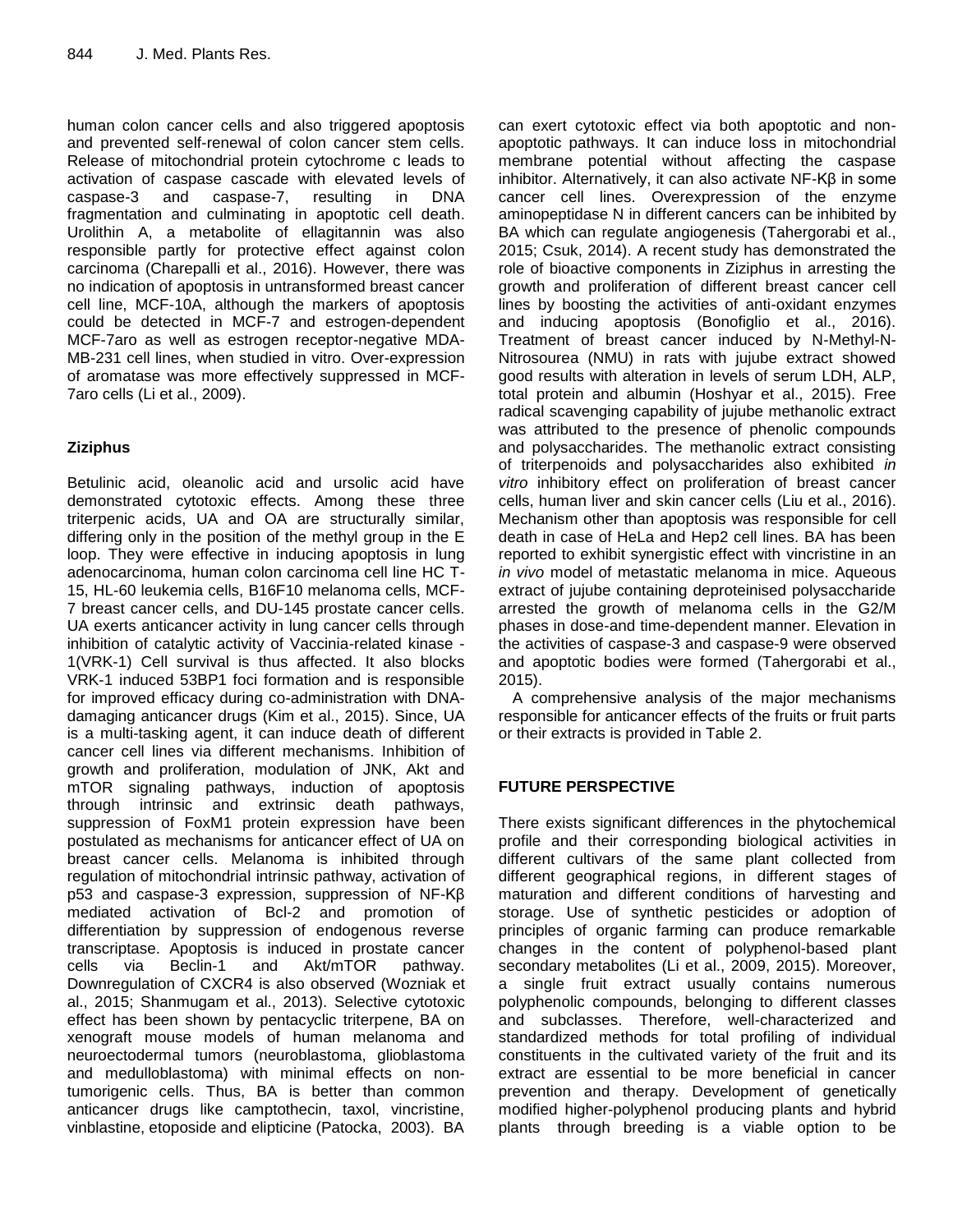| Sample type                   | Model cell lines or animals                                                      | Proposed mechanisms for anticancer effect                                 |
|-------------------------------|----------------------------------------------------------------------------------|---------------------------------------------------------------------------|
| Litchi                        |                                                                                  |                                                                           |
| Ethanolic extract of seed     | SW480, Colo320DM, S180 sarcoma,<br>EAC, HepG 2                                   | Alteration in Bcl-2/Bax ratio                                             |
|                               |                                                                                  | Lower levels of cyclin D1, A and B1                                       |
| Aqueous extract of seed       | Liver cancer cells                                                               | Lowering in activity of telomerase                                        |
| Seeds                         | MCF-7, human neuroblastoma SH-<br>SY5Y cells, cervical cancer and lung<br>cancer | Inhibition of expression NF-Kß                                            |
|                               |                                                                                  | Decreased expression of p65 unit                                          |
|                               |                                                                                  | Reduction in the levels of Bcl-2 proteins                                 |
|                               |                                                                                  | Activation of caspase cascade                                             |
|                               |                                                                                  | Stimulation of expression of Fas protein                                  |
|                               |                                                                                  | Induction of apoptosis                                                    |
| Pulp or extract               |                                                                                  | No concrete mechanism proposed                                            |
|                               |                                                                                  | Up-regulation of the genes (CYP1A1, ADPRTL1)                              |
| Ethanolic extract of pericarp | Breast cancer cell line                                                          | Down-regulation of the genes (BIRC3, ADAM9, HMMR)                         |
|                               |                                                                                  | Anti-proliferative                                                        |
| Indian gooseberry             |                                                                                  |                                                                           |
|                               |                                                                                  | Attack on the TGF-ß/AKT/ERK/Smad signaling pathways                       |
|                               | Ovarian cancer cell lines : SKOv3ip,                                             | Inhibition of DNA-binding proteins such as c-Jun, JunB and JunD and c-Fos |
|                               | Hey and HO-8910PM<br>Cervical cancer cells                                       | Down-regulation of AP-1 expression                                        |
|                               |                                                                                  | Inhibition of viral oncogene expression                                   |
|                               |                                                                                  | NF-Kβ inhibition                                                          |
| Indian blackberry             |                                                                                  |                                                                           |
|                               |                                                                                  | Free radical scavenging activity                                          |
|                               |                                                                                  | Regulation on oncogenic Notch and WNT pathways                            |
|                               |                                                                                  | Cleavage of Bcl-2 and PARP                                                |
|                               | Human lung cancer A 549                                                          | Inhibition of TNFa-induced activation of NF-Kß                            |
| Aqueous seed extract          | Early stage HCT-116 human colon                                                  | Apoptosis                                                                 |
|                               | cancer cells                                                                     | Release of mitochondrial protein cytochrome c                             |
|                               |                                                                                  | Activation of caspase cascade                                             |
|                               |                                                                                  | DNA fragmentation                                                         |
|                               |                                                                                  | Apoptotic cell death                                                      |
| <b>Ziziphus</b>               |                                                                                  |                                                                           |
|                               |                                                                                  | Inhibition of growth and proliferation,                                   |
|                               | Breast cancer cells                                                              | Modulation of JNK, Akt and mTOR signaling pathways,                       |
|                               | Lung cancer cells                                                                | Induction of apoptosis through intrinsic and extrinsic death pathways,    |
|                               |                                                                                  | Inhibition of catalytic activity of Vaccinia-related kinase -1(VRK-1)     |

**Table 2.** Anti-carcinogenic effects of fruit/part/extract in *in vitro* models of cancer.

be investigated in future. The pharmacokinetic profile, dose requirement, toxicity studies and dosage form selection should be carried out on each of the active principles and also on its rational combination (Ismail et al., 2016). Synthesis of patentable, more effective, less toxic and more water-soluble derivatives of the principles present in the fruit or in an extract will open up new avenues. An important issue that warrants immediate attention is that most of the trials have been conducted *in vitro*. Thus, there is an urgent need for animal studies and finally human trials (Lima et al., 2014). It is

noteworthy to mention that although inclusion of fruits in the regular diet has proven beneficial, consumption of foods fortified with polyphenolic bioactive principles in large quantities, should not be encouraged (Halliwell, 2007).

#### **CONCLUSION**

Different types of polyphenolic constituents in the four selected indigenous fruits of India have been shown to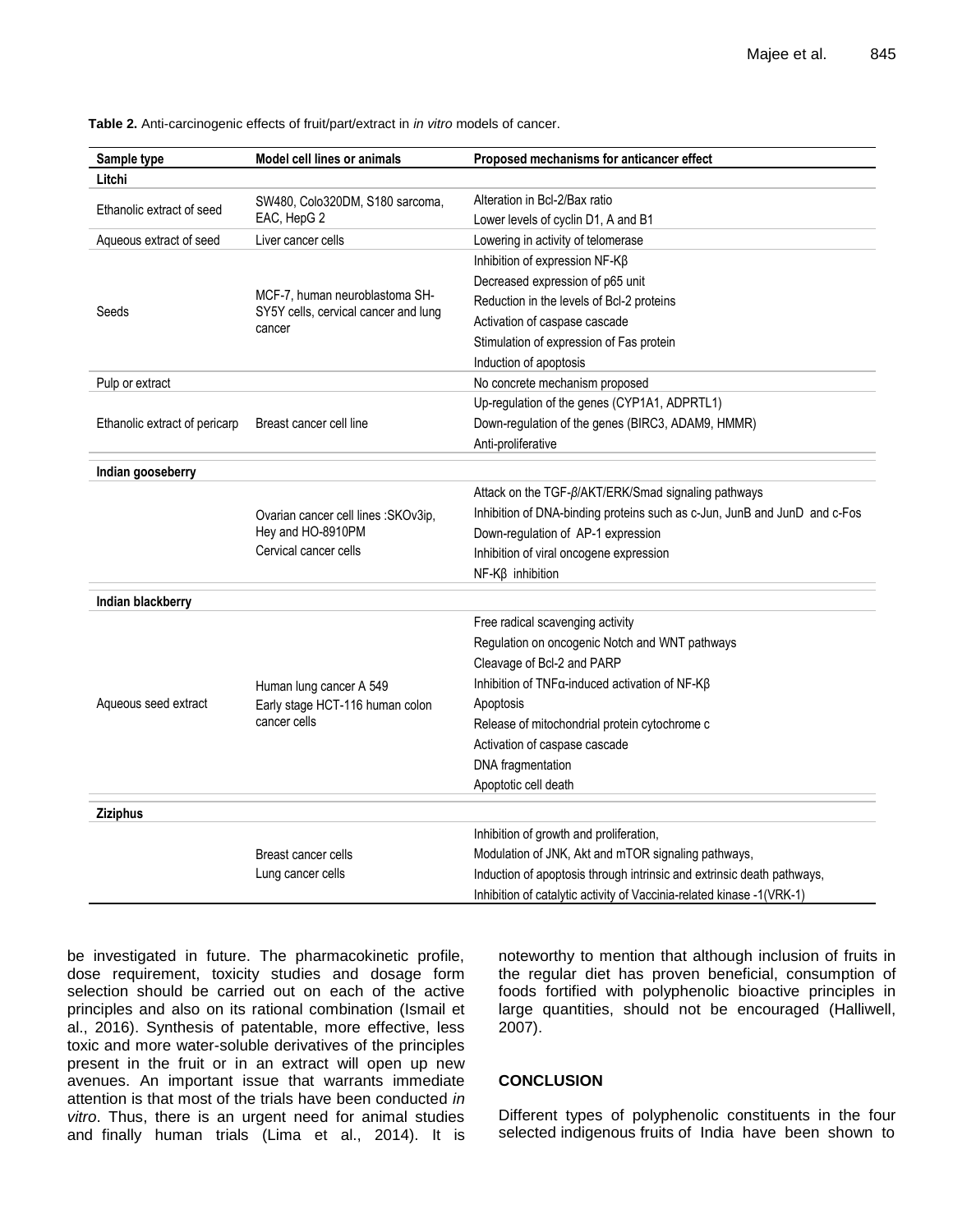possess antioxidant and anti-proliferative effect. They induce apoptosis via different mechanisms on different types of cancer cell lines with minimal effect on normal cells. Oxidative stress induced by exogenous harmful chemicals or stimuli can be effectively lowered by intake of fruits. Efficacy of standard chemotherapeutic drugs has been augmented by administration of the fruit extract and they have also demonstrated radio-protective effect. Easy availability and affordability of the above-mentioned widely grown fruits across different geographical regions of India can be suitably exploited to develop novel chemopreventive and chemotherapeutic agents from their extracts in the near future.

#### **Conflicts of Interests**

The authors have not declared any conflict of interests.

#### **REFERENCES**

- Afify AEMR, Fayed SA, Shalaby EA, El-Shemy HA (2011). *Syzygium cumini* (pomposia) active principles exhibit potent anticancer and antioxidant activities. Afr. J. Pharm. Pharmacol. 5:948-956.
- Afrin S, Giampieri F, Gasparrini M, Forbes-Hernandez TY, Varela-López A, Quiles JL, Mezzetti B, Battino M (2016). Chemopreventive and therapeutic effects of edible berries: A focus on colon cancer prevention and treatment. Molecules 21:169.
- Agroforestry Database 4.0 (2009). Litchi chinensis. Available at: http://www.worldagroforestry.org/treedb/AFTPDFS/Litchi\_chinensis.P **DF**
- Aqil F, Gupta A, Munagala R, Jeyabalan J, Kausar H, Sharma R, Pal Singh I, Ramesh Gupta C (2012). Antioxidant and antiproliferative activities of anthocyanin/ ellagitannin-enriched extracts from *Syzygium cumini* L. ("jamun", the Indian Blackberry). Nutr. Cancer 64:428-438.
- Arrabal SR, Artacho-Cordón F, León J, Román-Marinetto E, Salinas-Asensio MM, Calvente I, Núñez MI (2013). Involvement of free radicals in breast cancer. Springer Plus 2:404:12.
- Ayyanar M, Subash-Babu P (2012). *Syzygium cumini* (L.) Skeels: A review of its phytochemical constituents and traditional uses. Asian Pac. J. Trop. Biomed. 2(3):240-246.
- Boeing H, Bechthold A, Bub A, Ellinger S, Haller D, Kroke A, Leschik-Bonnet E, Muller MJ, Oberritter H, Schulze M, Stehle P, Watzl B (2012). Critical review: Vegetables and fruit in the prevention of chronic diseases. Eur. J. Nutr. 51:637-663.
- Bonofiglio D, Giordano C, De Amicis F, Lanzino M, Ando S (2016). Natural products as promising antitumoral agents in breast cancer: Mechanisms of action and molecular targets. Mini Rev. Med. Chem. 16:596-604.
- Booker NW, Zuckermann D (2015). Antioxidants and cancer risk: the good, the bad, and the unknown. Available at: http://www.stopcancerfund.org/pz-diet-habits-behaviors/antioxidantsand-cancer-risk-the-good-the-bad-and-the-unknown/
- Borek C (2004). Dietary antioxidants and human cancer. Int. Cancer Ther. 3:333-341.
- Chagas VT, França LM, Malik S, Paes AM (2015). Syzygium cumini(L.) skeels: A prominent source of bioactive molecules against cardiometabolic diseases. Front. Pharmacol. Available at: https://www.ncbi.nlm.nih.gov/pmc/articles/PMC4630574/
- Charepalli V, Reddivari L, Vadde R, Walia S, Radhakrishnan S, Vanamala JKP (2016). *Eugenia jambolana* (Java Plum) fruit extract exhibits anti-cancer activity against early stage human HCT-116 colon cancer cells and colon cancer stem cells. Cancers 8(3):29.
- Chaudhuri RK, Lascu Z, Puccetti G (2007). Inhibitory effects of *Phyllanthus emblica* tannins on melanin synthesis. Cosmet. Toiletries

122(2):73-80.

- Cheng G, Bai Y, Zhao Y, Tao J, Liu Y , Tu G, Ma L, Liao N, Xu X (2000). Flavonoids from *Ziziphus jujuba* Mill var. spinosa. Tetrahedron 56:8915-8920.
- Chunglok W, Utaipan T, Somchit N, Lertcanawanichakul M, Sudjaroen Y (2014). Antioxidant and antiproliferative activities of non-edible parts of selected tropical fruits. Sains Malaysiana 43:689-696.
- Csuk R (2014). Betulinic acid and its derivatives: a patent review (2008- 2013). Expert Opin. Ther.Pat. 24:913-923.
- Gao QH, Wu CS, Wang M (2013). The Jujube (*Ziziphus jujuba* Mill.) Fruit: A review of current knowledge of fruit composition and health benefits. J. Agric. Food Chem. 61:3351-3363.
- Halliwell B (2007). Dietary polyphenols: good, bad, or indifferent for your health. Cardiovasc. Res.73:341.
- Hoshyar R, Mohaghegh Z, Torabi N, Abolghasemi A (2015). Antitumor activity of aqueous extract of *Ziziphus jujube* fruit in breast cancer: An in vitro and in vivo study. Asian Pac. J. Reprod. 4:116-122.
- Hsu C, Lin CC, Huang CC, Lin Y, Chou JC, Tsia YT, Su JR, Chung YC (2012). Induction of apoptosis and cell cycle arrest in human colorectal carcinoma by litchi seed extract. J. Biomed. Biotechnol. Article ID 341479:7.
- Huang F, Zhang R, Yi Y, Tang X, Zhang M, Su D, Deng Y, Wei Z (2014). Comparison of physicochemical properties and immunomodulatory activity of polysaccharides from fresh and dried litchi pulp. Molecules 19:3909-3925.
- Ibrahim SR, Mohamed GA (2015). Litchi chinensis: medicinal uses, phytochemistry, and pharmacology. J Ethnopharmacol.174:492-513.
- Islam M, Khan SI, Kato-Noguchi H (2013). Allelopathic activity of Litchi chinensis Sonn. Acta Agri. Scand. Section B - Soil Plant. Sci. 63:669- 675.
- Ismail T, Calcabrini C, Diaz AR, Fimognari C, Turrini E, Catanzaro E, Akhtar S, Sestili P (2016). Ellagitannins in cancer chemoprevention and therapy. Toxins. Available at: http://www.mdpi.com/2072- 6651/8/5/151
- Kabera JN, Semana E, Mussa AR, He X (2014). Plant secondary metabolites: Biosynthesis, classification, function and pharmacological properties. J. Pharm. Pharmacol. 2:377-392.
- Kausar H, Jeyabalan J, Aqil F, Chabba D, Sidana J, Singh IP, Gupta RC (2012). Berry anthocyanidins synergistically suppress growth and invasive potential of human non-small-cell lung cancer cells. Cancer Lett. 325:54-62.
- Key TJ, Schatzkin A, Willett WC, Naomi E Allen NE (2004). Diet, nutrition and the prevention of cancer. Public Health Nutr. 7:187-200.
- Kilari EK, Putta S (2016). Biological and phytopharmacological descriptions of *Litchi chinensis*. Pharmacogn. Rev.10:60-65.
- Kim SH, Ryu HG, Lee J, Shin J, Harikishore A, Jung HY, Kim YS, Lyu HN, Oh E, Baek NI, Choi KY, Yoon HS, Kim KT(2015). Ursolic acid exerts anticancer activity by suppressing Vaccinia-related kinase -1 mediated damage repair in lung cancer cells. Sci. Rep. 5 14570.
- Lea M, Ibeh C, Desbordes C, Vizzotto M (2008). Inhibition of growth and induction of differentiation of colon cancer cells by peach and plum phenolic compounds. Anticancer Res. 28:2067-2076.
- Li L, Adams LS, Chen S, Killian C, Ahmed A, Seeram NP (2009). *Eugenia jambolana* Lam. Berry extract inhibits growth and induces apoptosis of human breast cancer but not non-tumorigenic breast cells. J. Agric. Food Chem. 57:826-831.
- Li W, Liang H, Zhang M, Zhang RF , Deng YY, Wei ZC, Zhang Y, Tang XJ (2012). Phenolic profiles and antioxidant activity of Litchi (*Litchi chinensis* Sonn.) fruit pericarp from different commercially available cultivars. Molecules 17:14954-14967.
- Li Y, Sun HY, Yu XY, Liu D, Wan HX (2015). Evaluation of cellular antioxidant and antiproliferative activities of five main Phyllanthus emblica L. cultivars in China. Ind. J. Pharm. Sci. 77:274-282.
- Lima GPP, Vianello F, Corrêa CR, da Silva Campos RA, Borguini MG (2014). Polyphenols in fruits and vegetables and its effect on human health. Food Nutr. Sci. 5:1065-1082.
- Lin CC, Chung YC, Hsu CP (2013). Anti-cancer potential of litchi seed extract. World J. Exp. Med. 3:56-61.
- Lin S, Yang B, Chen F, Jiang G, Li Q, Duan X, Jiang Y (2012). Enhanced DPPH radical scavenging activity and DNA protection effect of litchi pericarp extract by *Aspergillus awamori* bioconversion. Chem. Cent. J. 6:108.